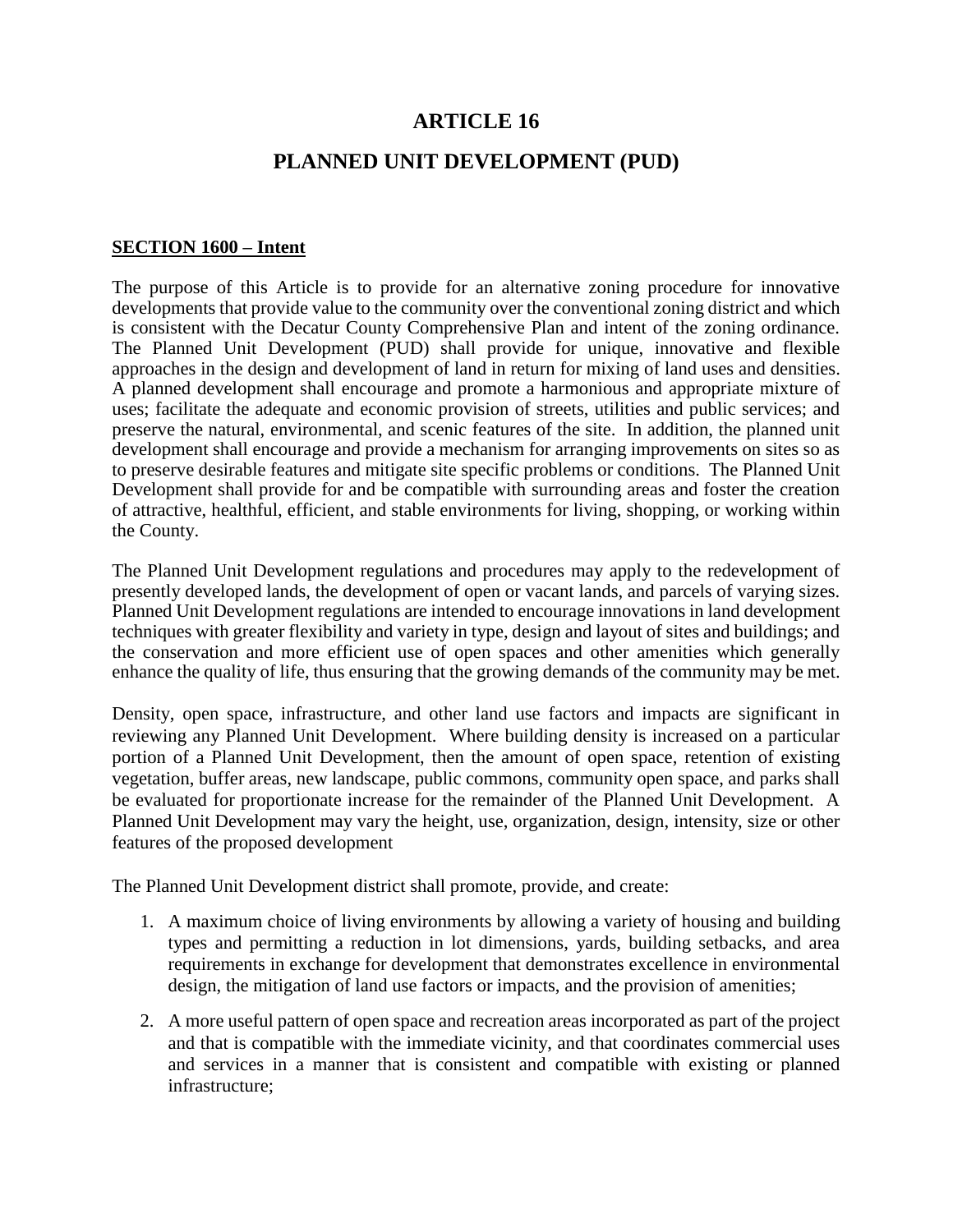- 3. A development pattern, which preserves and utilizes natural topography, geologic features, scenic vistas, trees, and other vegetation, and prevents the disruption of natural drainage patterns;
- 4. More efficient use and development of land than is generally achieved through conventional regulations resulting in substantial savings through shorter utilities, streets, and other infrastructure;
- 5. A development pattern which is consistent with the adopted Comprehensive Plan and any other appropriate land use studies;
- 6. The materials and design of buildings, signs and the site should provide for a unified theme throughout the development and should be of a higher quality than that found within a conventional zoning district.

### **SECTION 1605 – Conflicting Provisions**

Any provisions within this article, which may be in conflict with other provisions of this ordinance, shall be governed by this article because of the special characteristics of planned unit developments. Subjects, which are not addressed within this article, shall be governed by the provisions found elsewhere in this Ordinance.

#### **SECTION 1610 - Permitted Uses**

An applicant for a Planned Unit Development may propose any type or combination of uses for consideration in their request. However, any use or combination of uses proposed for the district shall not adversely affect adjacent property; the public health, safety, and general welfare; and the provisions of the adopted Comprehensive Plan.

### **SECTION 1615 – Density**

The density for each use proposed within a PUD shall be determined by the conventional zoning which would permit the proposed use. For example, the conventional zoning for a PUD with a shopping center and a mixed use residential would be General Business and Residential. Therefore, the density could not exceed 30 additional percent of the maximum density permitted by the conventional zoning district.

#### **SECTION 1620 - Minimum Size**

There is no minimum district size required for a Planned Unit Development.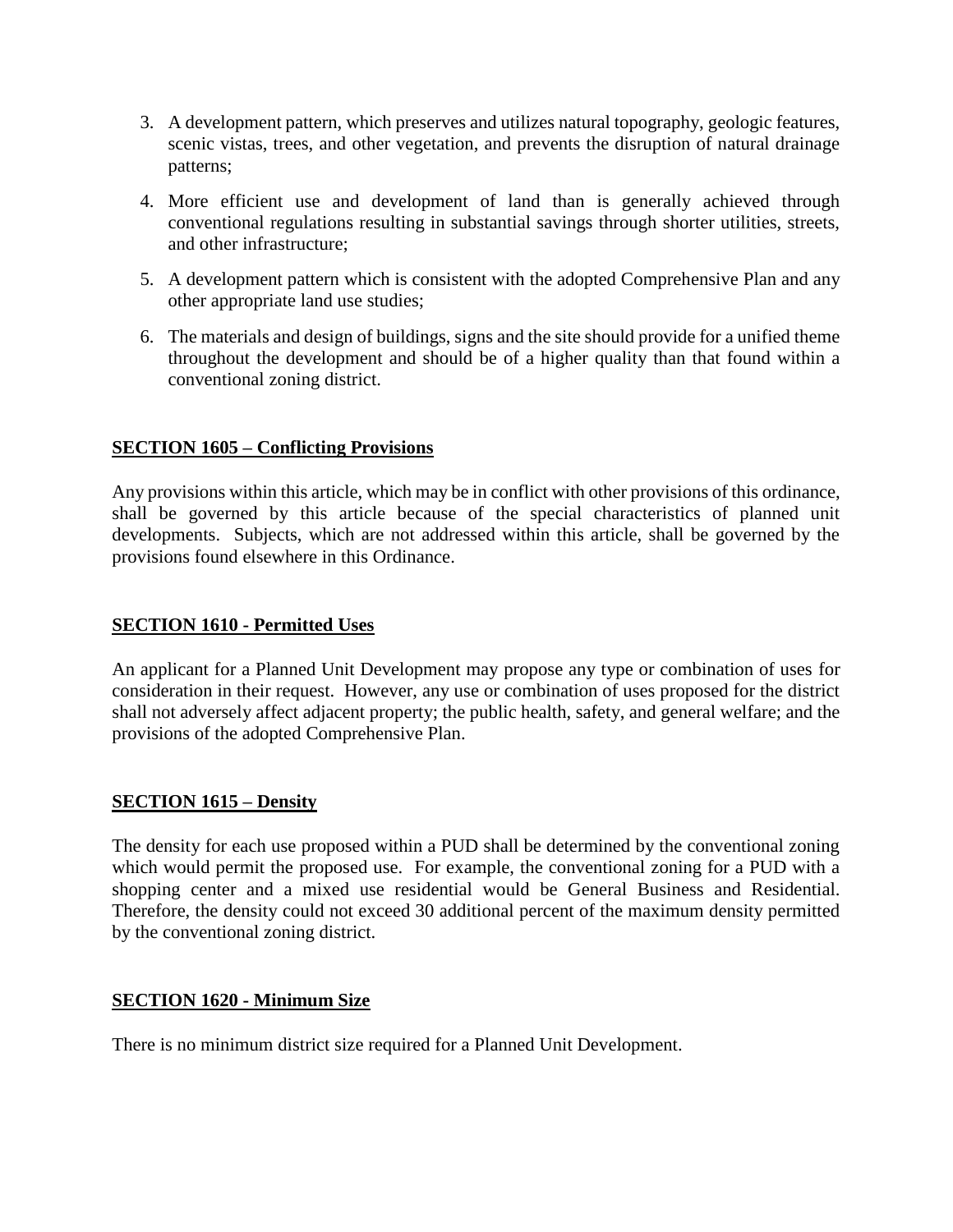#### **SECTION 1625 - Planned Unit Development Standards**

In addition to the findings for a rezoning found in Article 5, Section 540, the Plan Commission, legislative unit or the Board of County Commissioners should use the following criteria which apply to evaluating the rezoning and proposed Concept Development Plan.

- 1. *Compatibility of Uses*: Uses within a planned unit development shall be compatible within the development as well as to any adjacent sites. Compatibility of uses may be accomplished through the provisions of buffer zones, common open space areas, landscape features, transitional land uses, or a mixed-use development in which no specific type of land use is dominant. Compatibility/mitigation measures shall exceed the usual minimum standards of this order, when needed, to address impacts of the proposed development.
- 2. *Open Space*: Useable open space(s) shall be provided in an amount over and above setback areas and open areas required by the underlying zone. These spaces may be provided in the form of parks, plazas, arcades, commons, trails, sports courts or other athletic and recreational areas, outdoor areas for the display of sculptural elements, etc. Land reservations for community facilities may be considered in lieu of useable open space.
- 3. *Transportation System*: Planned developments shall incorporate transportation elements, which allow for connections to existing developments or undeveloped land both within and outside the planned unit development. These transportation elements should provide for improvements through street connections, road designs, ingress and egress to the existing transportation network depending on the foreseeable needs of future residents and users of the site, and the relationship of the project site to the community at large. Transportation elements shall provide for the creation of a system, if applicable, which encourages multimodal transportation, to include provisions for mass transit stops or stations, car pooling lots, pedestrian and bicycle paths and lanes, bicycle parking areas, etc.
- 4. *Preservation of Existing Site Features*: Existing topography, significant tree cover, water courses, and water bodies shall be largely preserved and incorporated into the project design, where appropriate and consistent with the remainder of this article.
- 5. *Landscaping*: Substantial landscaping shall be provided in a planned unit development with emphasis given to streetscape areas, buffer zones, and the provision of significant landscaping (in terms of size of landscape areas and quantity and quality of landscape materials) within the developed portions of the site. The use of landscape design guidelines is required for multi-phased projects.
- 6. *Architecture*: A planned development shall incorporate a consistent architectural theme which is unique to the specific site and surrounding community through the use of materials, signage and design. Generic corporate architecture and big box designs are strongly discouraged. The Area Plan Commission shall have the option to require any large corporate architecture or big box design to implement unique and appealing architectural features so as to minimize the visual impact of the structure. Uses should be designed according to the limitation of the site rather than the removal of the limitations. Specific design details such as roof parapets, architectural details, varying roof heights, roof pitches, materials, and building colors should be addressed. The use of architectural guidelines is required for large multi-phased projects.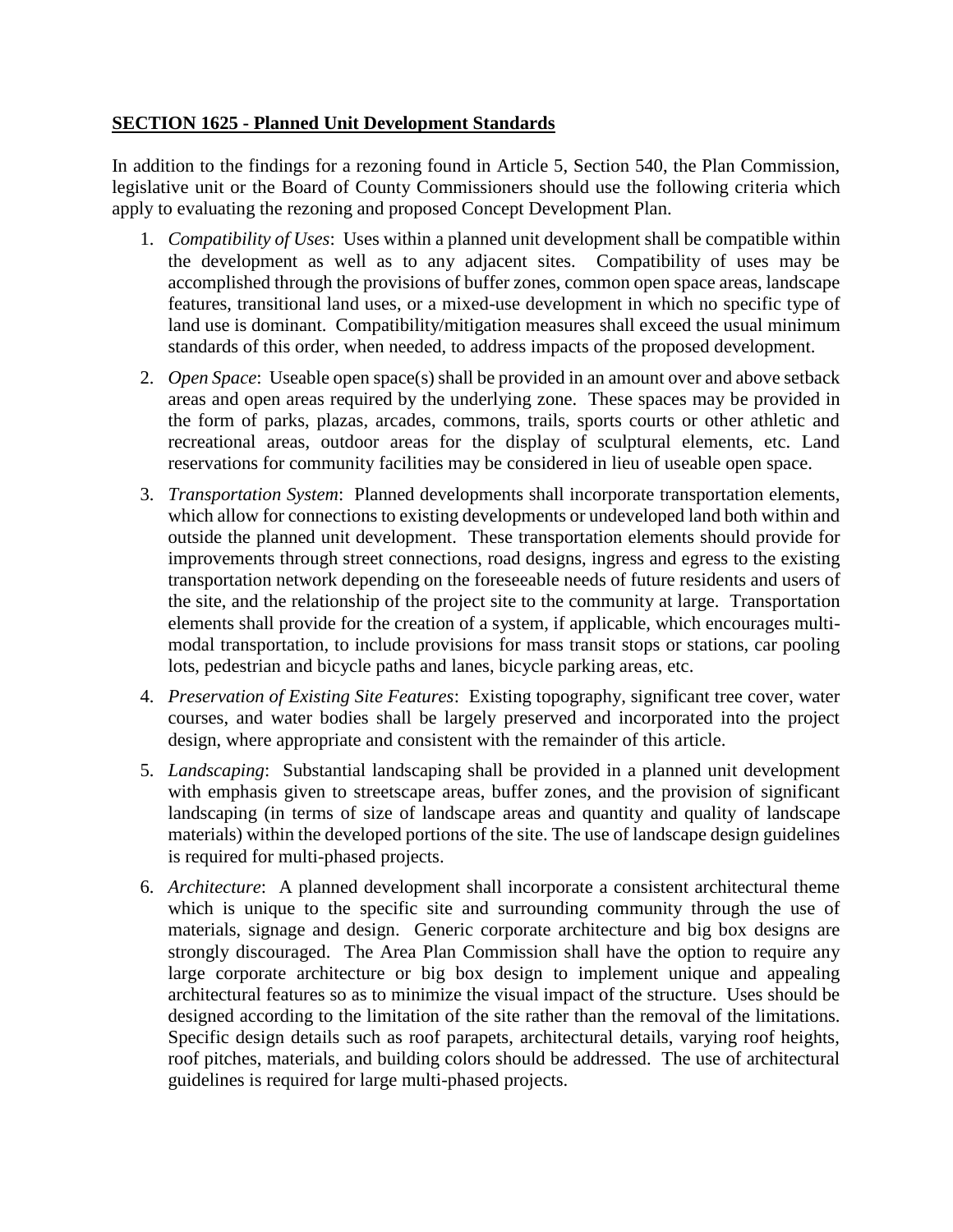- 7. *Historic and Prehistoric Features*: Historic and prehistoric features on the project site shall be retained, utilized, and incorporated into the overall project design if physically and economically feasible.
- 8. *Signage*: A consistent signage theme shall be provided within a planned unit development. Building mounted signs shall be the predominant signage on the project site. Freestanding signs shall be monument style and of a limited size and height. The use of signage design guidelines is required for multi-phased projects.
- 9. *Conformance with Comprehensive Plan*: All planned unit developments shall conform to the provisions of the adopted Comprehensive Plan and take into account the limitations on existing or planned infrastructure.

Concept Development Plan proposals within areas that are subject to a specific land use or corridor study shall be evaluated against the criteria or requirements of such study as well as the criteria in this section.

# **SECTION 1630 - Pre-Application Meeting**

Any applicant or property owner proposing a Planned Unit Development district shall be required to meet with the planning staff of the Plan Commission prior to the submission of the application and Concept Development Plan. The purpose of the meeting will be to informally discuss the purpose and effect of this order, the criteria and standards which may apply, and to familiarize the applicant/owner(s) with the objectives of the Comprehensive Plan, its elements, this order, and this article.

### **SECTION 1635 – Public Hearing Procedure**

Because a PUD is a rezoning, the public hearing and findings of fact shall follow the same procedure as outlined within Article 5, Sections 530-570. The Concept Development Plan shall follow the minimum and optional guidelines as outlined in Article 5, Section 520.

# **SECTION 1640 – Change of Approved Concept Development Plan**

Any change proposed to a previously approved Concept Development Plan shall be considered by the Planning Director to determine if the changes are considered minor or major in scope. Minor amendments that do not involve substantive changes in the development concept, uses, density, supplemental conditions of approval, or do not change the overall concept previously approved shall be handled administratively. Major amendments to an approved Concept Development Plan that involve substantive changes in the development concept, uses, density, supplemental conditions of approval shall require approval as outlined in the public hearing process of this Article.